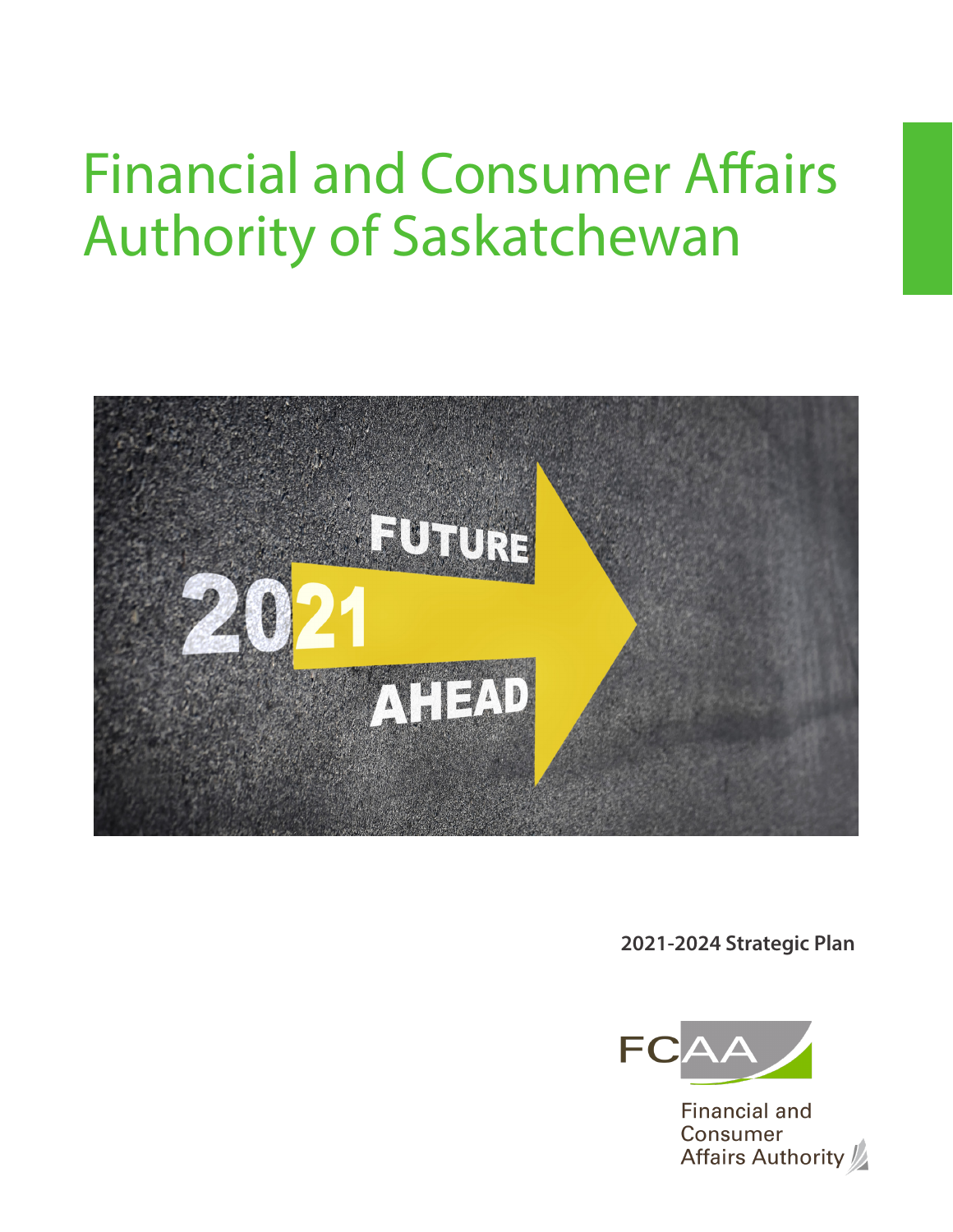Financial and Consumer Affairs Authority of Saskatchewan Strategic Plan 2021-2024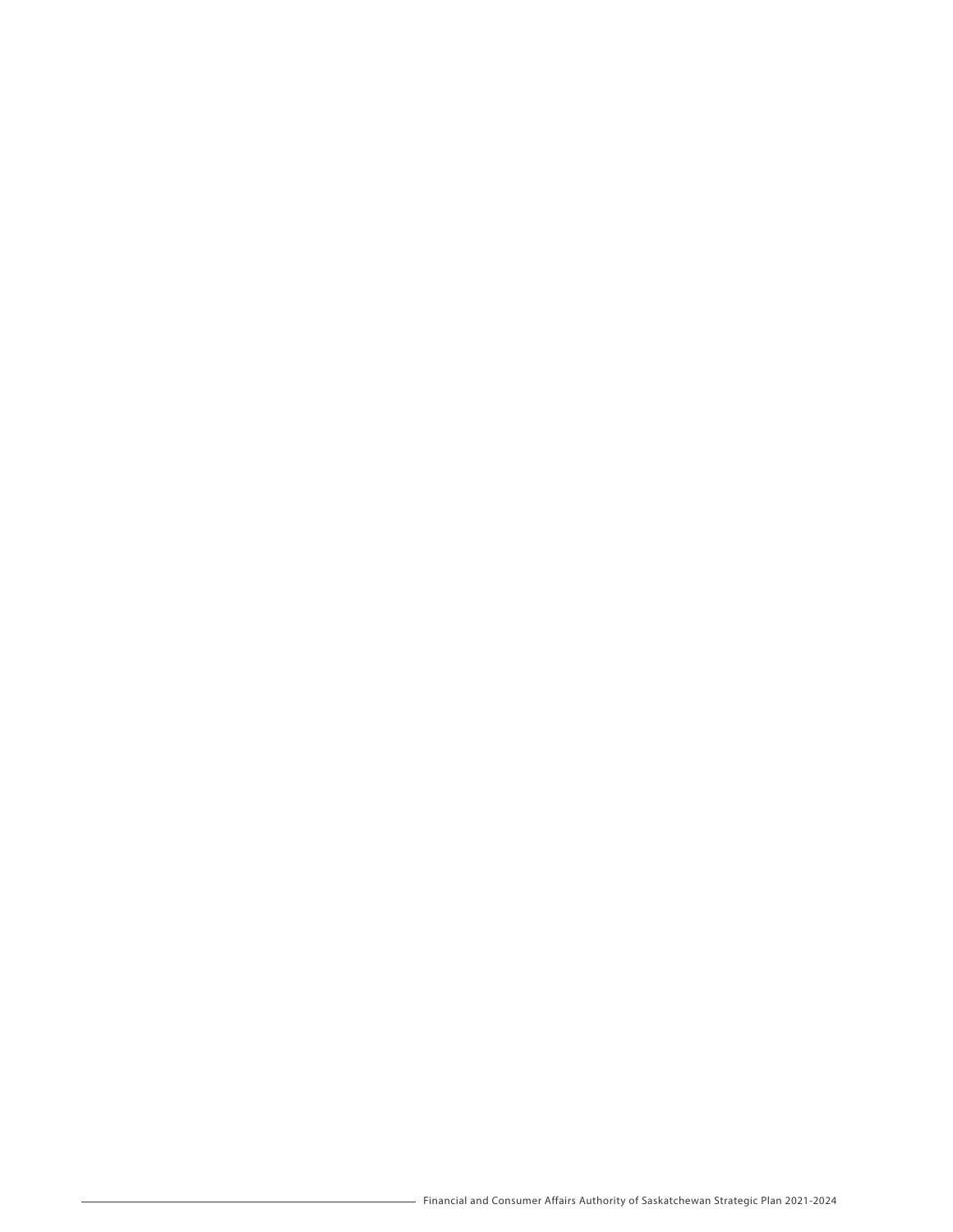# Table of Contents

| $\mathbf{1}$ | Who We Are                                  |
|--------------|---------------------------------------------|
| $\mathbf{2}$ | <b>Governing Legislation</b>                |
| 3            | <b>Our Strategic Direction</b>              |
| 4            | 2021 - 2024 Key Strategic Initiatives       |
| 6            | <b>Status of Action Items for 2018-2021</b> |
|              |                                             |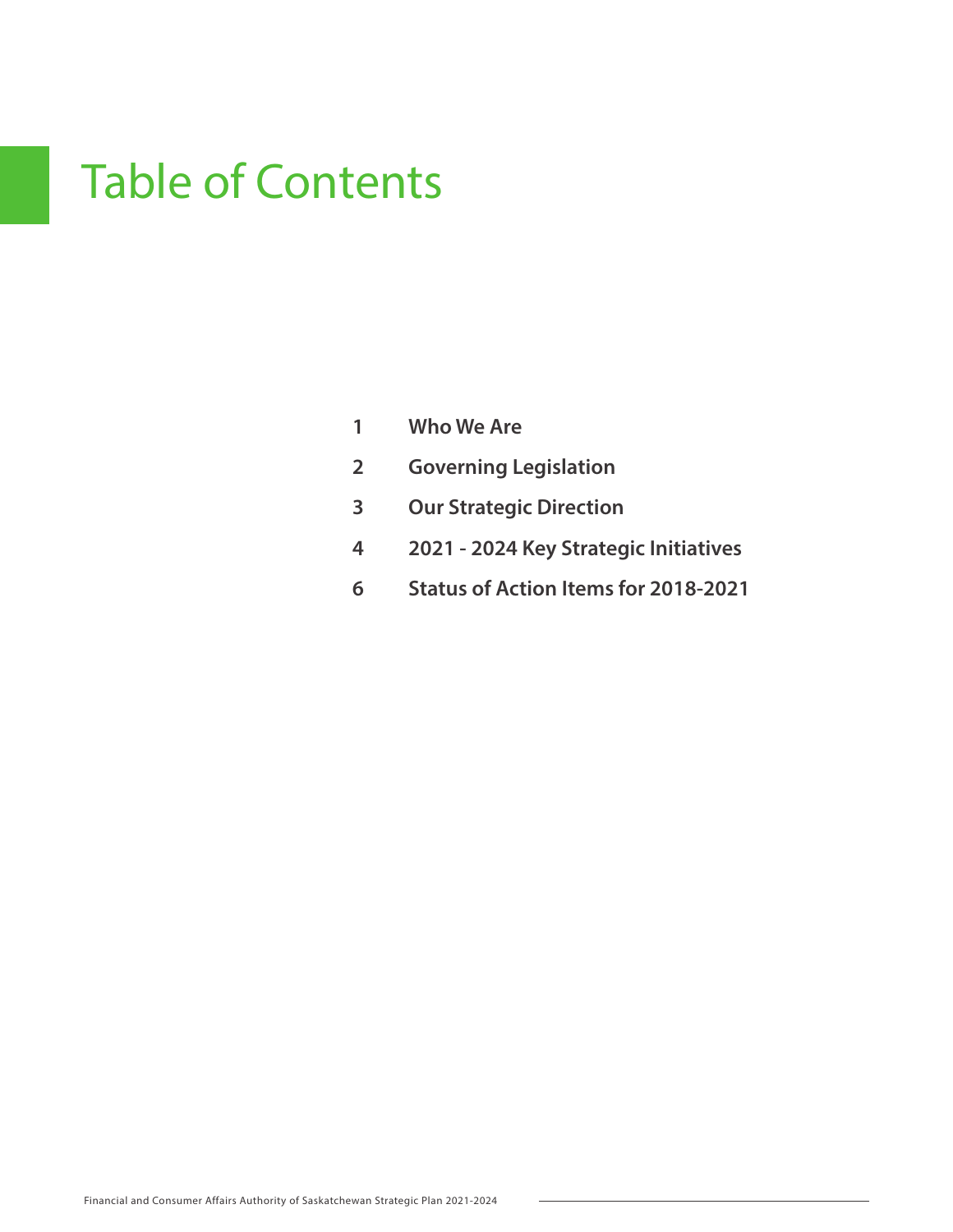# Who We Are

As a regulator and quasi-judicial adjudicator, we protect Saskatchewan consumers, public interests and businesses by providing effective, balanced and timely market regulation.

Financial and Consumer Affairs Authority (FCAA) is a Treasury Board Crown corporation assigned to the Minister of Justice and Attorney General and led by an eight-person Board of Directors established under *The Financial and Consumer Affairs Authority of Saskatchewan Act*. FCAA is dedicated to advancing the interests of consumers by ensuring fair trading conduct and minimizing opportunities for unfair, unlawful, or deceitful commercial activity.

- **•** Financial services are essential to the growth, development and strength of market economies because they support corporate growth and innovation and make managing financial risk easier. Regulation is essential for maintaining the integrity, efficiency, and transparency of financial markets. Except for banks, FCAA regulates or oversees all financial services in Saskatchewan including: the credit union system, insurance, pensions, securities and derivatives, trust and loans, payday loans and mortgage brokers.
- **•** Consumer protection regulation is also critical to helping Saskatchewan residents acquire wealth and retirement savings. Enforcement of consumer protection laws is necessary to ensure Saskatchewan residents have a high quality of life, confidence in their government, institutions and the marketplace.

FCAA is responsible for helping to develop provincial legislation, regulations, policies and rules and for interpreting and applying those rules while protecting the rights and interests of consumers when the rules are violated.

Our regulatory functions for financial services include prudential and market conduct regulation. Prudential regulation means making sure regulated businesses and institutions are financially sound. Market conduct regulation entails ensuring businesses comply with consumer protection provisions such as disclosure requirements, fair practices and record keeping requirements.

We rely on and oversee key partners for licensing and regulation including:

- **•** Credit Union Deposit Guarantee Corporation
- **•** Funeral and Cremation Services Council of Saskatchewan
- **•** General Insurance Council of Saskatchewan
- **•** Life Insurance Council of Saskatchewan
- **•** Hail Insurance Council of Saskatchewan
- **•** Saskatchewan Real Estate Commission
- **•** Investment Industry Regulatory Organization of Canada
- **•** Mutual Fund Dealers Association of Canada

### The FCAA supports consumer education and awareness as a means of encouraging consumers to protect themselves.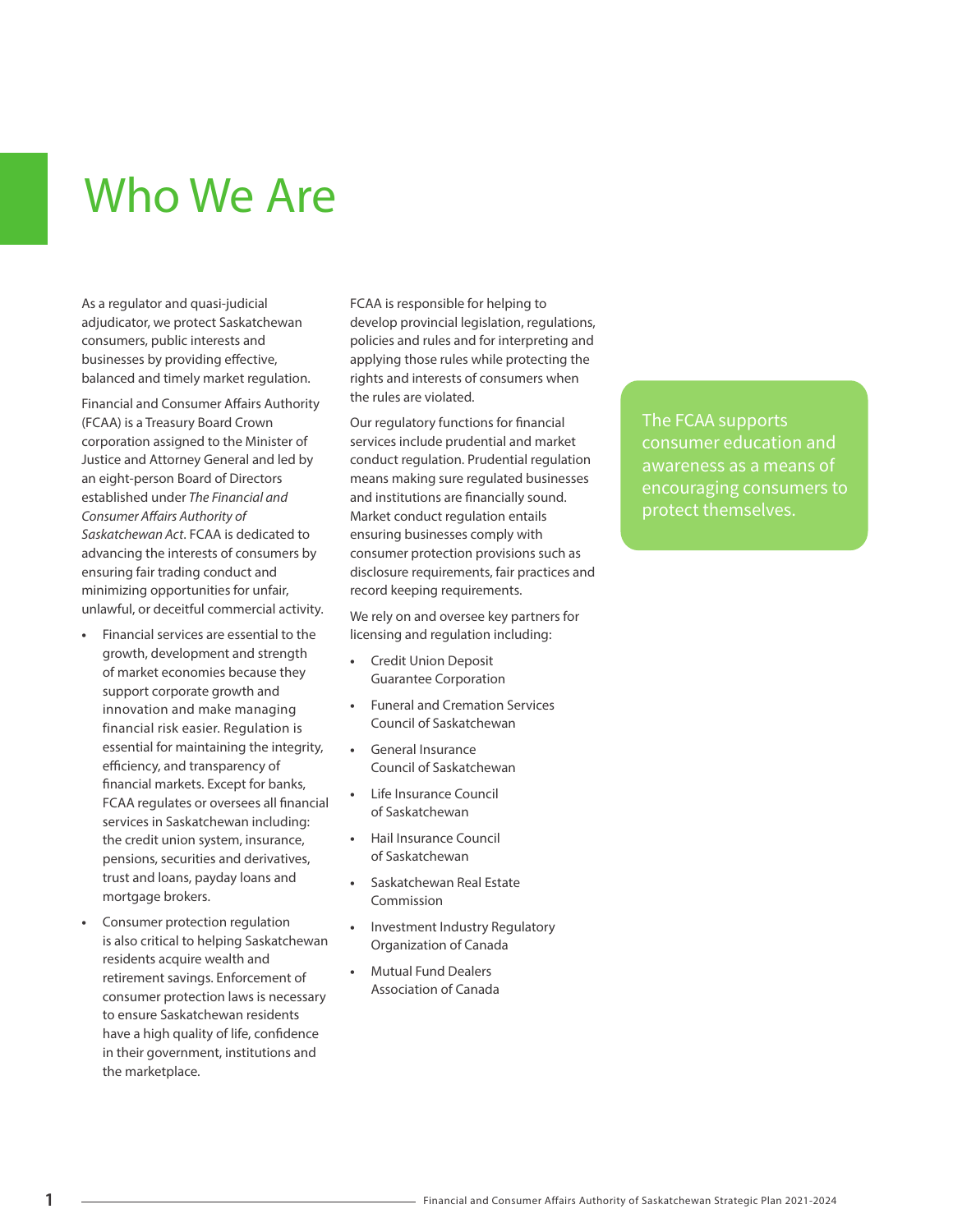# Governing Legislation

*The Auctioneers Act The Auctioneers Regulations The Cemeteries Act, 1999 The Cemeteries Regulations, 2001 The Charitable Fund-raising Businesses Act The Charitable Fund-raising Businesses Regulations The Collection Agents Act The Collection Agents Regulations The Consumer Protection and Business Practices Act The Consumer Protection and Business Practices Act Regulations (Consumer Contracts, Pre Paid Purchase Cards, Vehicle Dealers) The Co-operatives Act, 1996 The Cost of Credit Disclosure Act, 2002 The Credit Reporting Act The Credit Reporting Regulations The Credit Union Act, 1985 The Credit Union (Extraprovincial Forms) Regulations, 2016 The Credit Union Act, 1998 The Credit Union Regulations, 1999 The Credit Union Insurance Business Regulations The Credit Union Central of Saskatchewan Act, 2016 The Credit Union Central of Saskatchewan Regulations The Direct Sellers Act The Direct Sellers Regulations, 1997 The Film and Video Classification Act The Film Video Classification Regulations, 1997 The Financial and Consumer Affairs Authority of Saskatchewan Act The Funeral and Cremation Services Act The Funeral and Cremation Services Regulations*

*The Insurance Act*

*The Insurance Regulations*

*The Mortgage Brokerages and Mortgage Administrators Act* 

*The Mortgage Brokerages and Mortgage Administrators Regulations*

*The New Generation Co-operatives Act*

*The Payday Loans Act*

*The Payday Loans Regulations*

*The Pension Benefits Act, 1992*

*The Pensions Benefits Regulations, 1993*

*The Pooled Registered Pension Plans (Saskatchewan) Act, 2016*

*The Pooled Registered Pension Plans (Saskatchewan) Regulations*

*The Real Estate Act*

*The Real Estate Regulations*

*The Sale of Goods Act*

*The Securities Act, 1988*

*The Securities Regulations*

*The Securities Commission (Regulation Procedures) Regulations*

*Securities Commission (Disclosure of Personal* 

*Information) Regulations, 2008*

*Securities Commission (Adoption of National* 

*Instruments) Regulations* 

*Securities Commission (Local Instruments) Regulations*

*The Ticket Sales Act*

*The Ticket Sales Regulations*

*The Trust and Loan Corporations Act, 1997*

*The Trust and Loan Corporations Regulations, 1999*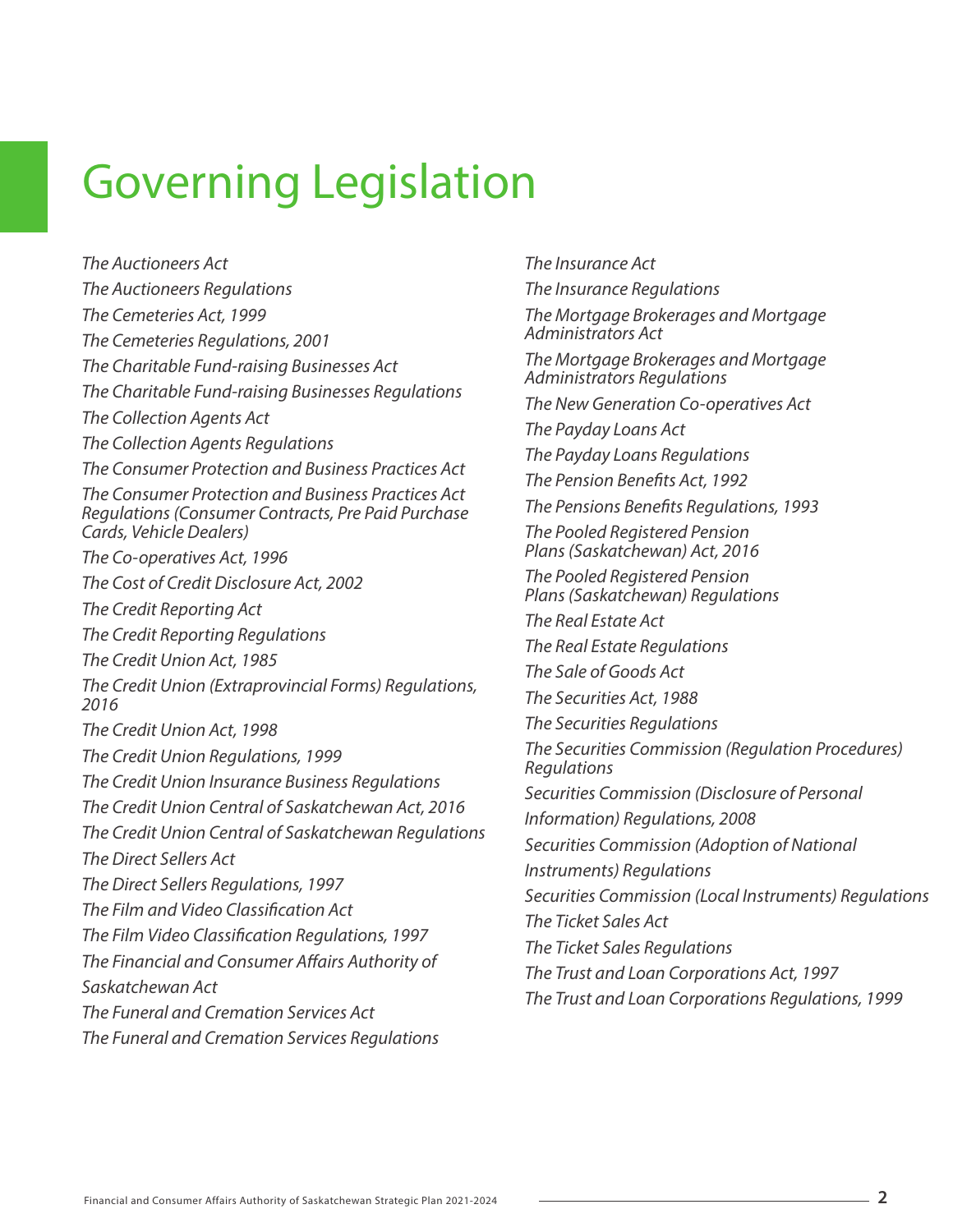# Our Strategic Direction

### **Vision:**

A dynamic and thriving Saskatchewan marketplace.

### **Mission:**

The Financial and Consumer Affairs Authority (FCAA) promotes confidence through innovative regulation and education for Saskatchewan's marketplace.

## **Regulatory Principles:**

The FCAA is guided by the following regulatory principles when administering the rules, providing advice or pursuing solutions:

- **• Accessibility.** The FCAA is open, available, and approachable by consumers and those it regulates.
- **• Accountability.** All who are regulated are held to account by the FCAA if they do not comply with the rules.
- **• Consultation.** The FCAA consults those who may be affected by a proposed regulatory change.
- **• Cooperation.** The FCAA works with regulators in other jurisdictions, self-regulatory organizations, and other entities which share responsibility for market confidence to achieve regulatory efficiency and effectiveness.
- **• Equipping Industry and Consumers.** The FCAA provides tools and information that help industry and consumers understand their responsibilities, rights, and remedies.
- **• Flexibility and Discretion.** Recognizing there are many possible solutions, the FCAA exercises its discretion to achieve the most practical and affordable solutions that achieve the intended objective without compromising consumer protection.
- **• Harmonization.** The FCAA seeks to harmonize rules and systems across sectors and jurisdictions to the greatest extent possible.
- **• Proportionate Regulation.** When developing and applying rules, the FCAA considers the cost of compliance and the intended results. The FCAA's actions are proportionate to the risk posed and focus on addressing risks the marketplace is unable to adequately address on its own.
- **• Transparency.** The FCAA develops understandable rules that are easy to access. When appropriate, it provides explanations and communicates its decisions.

### **Values:**

These values guide our decisions, conduct, and actions as we work towards our vision and mission:

- **• Collaboration.** Employees of the FCAA work together internally and with those who are regulated to deliver the best possible solution.
- **• Decisiveness.** Employees of the FCAA make clear, timely, and responsible decisions.
- **• Fairness.** Employees of the FCAA are impartial and unbiased in their decision making. Those in similar situations receive consistent treatment.
- **• Initiative.** The FCAA empowers its staff. Employees of the FCAA encourage innovation and continuous improvement of business processes and service provision.
- **• Openness.** Employees of the FCAA share information and listen receptively. Employees of the FCAA encourage understanding of and involvement in decision making.
- **• Professionalism.** Employees of the FCAA take ownership of their work and demonstrate competency. Employees of the FCAA maintain a positive and businesslike manner in the workplace.
- **• Recognition.** The FCAA recognizes and shows appreciation for results achieved by its employees.
- **• Respect.** Employees of the FCAA treat everyone with courtesy, dignity, and empathy.
- **• Service.** Employees of the FCAA provide quality and timely service by understanding and addressing the needs of stakeholders.
- **• Work/life balance.** The FCAA recognizes and accommodates employees' needs to balance their responsibilities and interests outside of work with meeting the increasing demands of the workplace.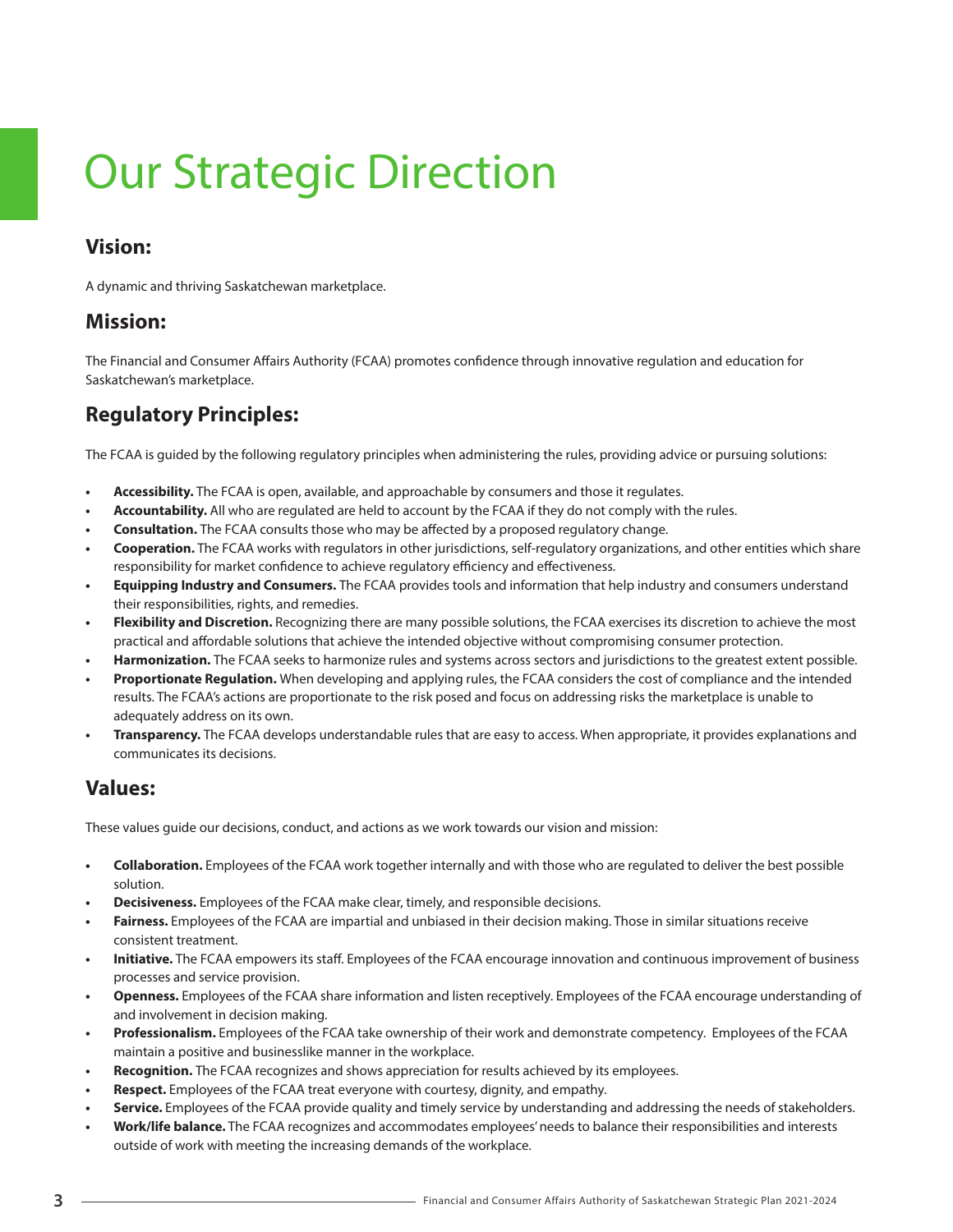# 2021 – 2024 Key Strategic Initiatives

### **Goal 1: Establish and support effective rules for Saskatchewan's marketplace**

#### **Meaning:**

The FCAA makes or supports changes to legislation, regulations and policies (the rules) to reflect evolving market requirements, increase harmonization with other Canadian jurisdictions and reduce regulatory burden, while maintaining robust consumer and investor protection.

#### **Strategic Priority:**

• Reduce regulatory burden and make rules that are adaptable to industry change by using innovative approaches.

#### **Strategic Initiatives:**

- 1. Explore a conceptual re-design of the fee structure under *The Securities Act, 1988* to improve adaptability to changes in filing and other regulatory requirements, while ensuring revenue stability.
- 2. Consult with Saskatchewan capital markets participants to identify improvements to the capital raising framework, including potential new capital raising exemptions.
- 3. Explore potential new approaches to film classification in Saskatchewan to deliver consumer protection through a more streamlined and efficient classification process for the film and video industry.
- 4. Review and develop recommendations for Government with respect to credit union system concerns regarding outdated and burdensome regulatory requirements in credit union legislation.

#### **Goal 2: Administer the rules in Saskatchewan's marketplace**

#### **Meaning:**

Those regulated should be held to account to follow the rules. The FCAA implements effective licensing, registration, and compliance requirements and enforcement to ensure regulated entities understand and follow the established rules. This includes facilitating remedies or resolution, introducing or changing compliance programs to reflect new rules, and applying appropriate sanctions and/or penalties when rules are breached.

#### **Strategic Priority:**

• Increase regulatory effectiveness by leveraging technology.

#### **Strategic Initiatives:**

- 1. Make enhancements to the Registration and Licensing System to obtain efficiencies and better support the FCAA's risk-based supervisory frameworks by increasing the use of automated processes, including:
	- a. Automated reviews; and
	- b. Automated risk identification and risk-rating processes.
- 2. Identify opportunities with the implementation of SEDAR+ to improve our access to, management and use of securities and derivatives data available for the Saskatchewan capital markets to more effectively deploy resources and better identify policy priorities.
- 3. Acquire and implement an online dispute resolution system (ODR) for consumer disputes under consumer protection legislation. The ODR will provide a 24/7 online, system-guided dispute resolution service to improve accessibility, timeliness and outcomes for both consumers and businesses that serve them.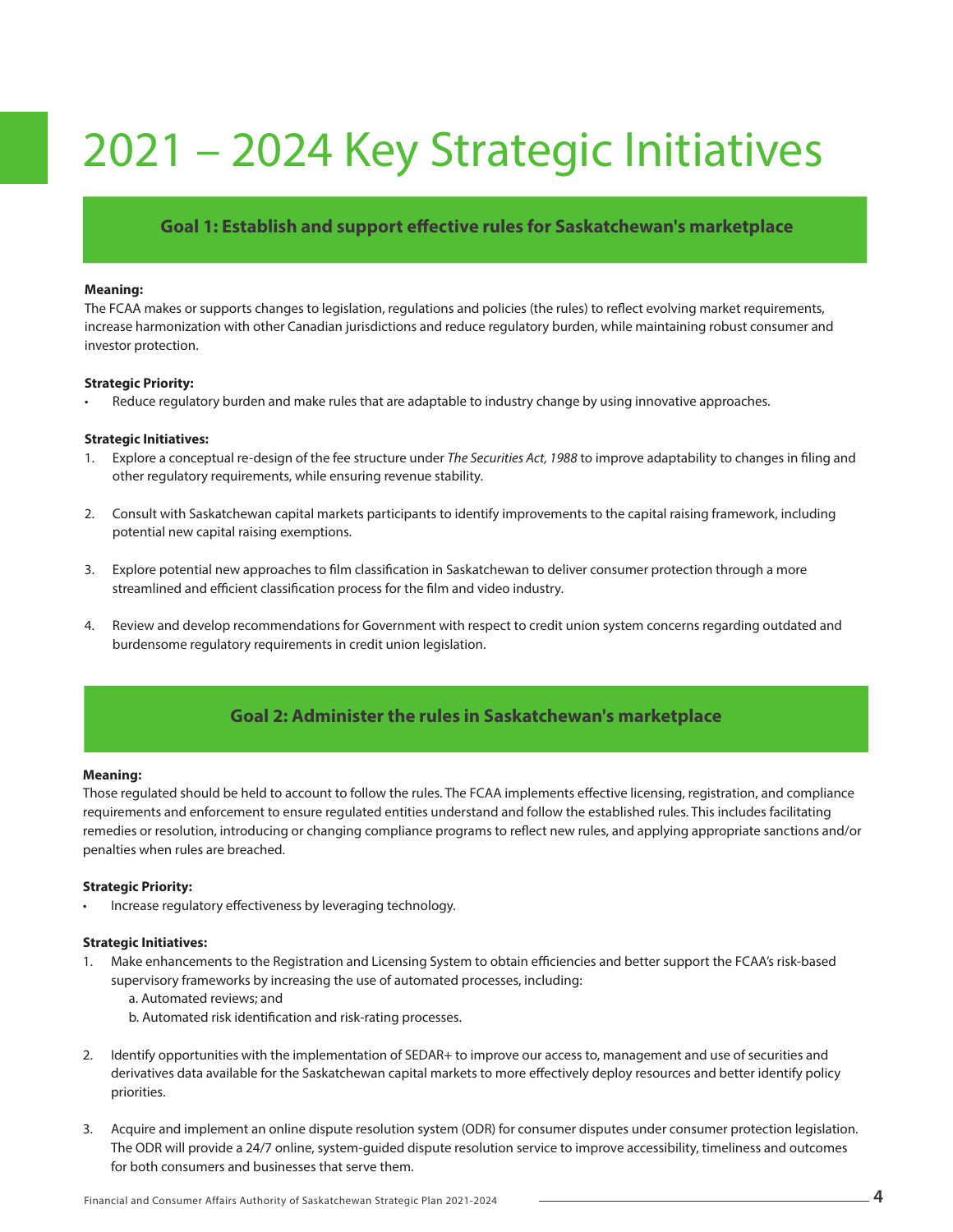# **Goal 3: Promote consumers' and regulated entities' understanding of their respective rights and responsibilities**

#### **Meaning:**

The FCAA communicates with consumers, investors, pension plan members, and those regulated to help increase awareness of the rules that are in place, and the FCAA's powers to enforce those rules. The FCAA also strives to educate consumers and investors to make better decisions and to avoid scams.

#### **Strategic Priority:**

• Enhance engagement with industry and the public through increased two-way communication.

#### **Strategic Initiatives:**

- 1. Establish collaborative relationships with organizations or groups representing specific communities to identify the information relating to business regulation and investor and consumer protection that would most benefit those communities. The identified information will be delivered directly by the FCAA or through third parties. The initial focus will be on the following demographics:
	- a. Indigenous communities; and
	- b. Women.

### **Goal 4: The FCAA has the people, processes and systems to achieve its regulatory goals**

#### **Meaning:**

Maximizing use of limited resources while providing effective service delivery remains a strategic priority for the FCAA. In some cases, this means relying on others that share responsibility for market confidence.

#### **Strategic Priorities:**

- Improve our ability to innovate.
- Improve our ability to recruit, develop and retain regulatory expertise.

#### **Strategic Initiatives:**

- 1. Establish a dedicated policy innovation and economic growth function.
- 2. Review our human resource and workplace policies for opportunities to make enhancements that will position the FCAA to respond to the needs and expectations of the future workforce and be an employer of choice.
- 3. Develop a framework for establishing and maintaining external advisory groups for FCAA regulated sectors, such as advisory groups representing:
	- a. Consumers;
	- b. Investors; and
	- c. Industry.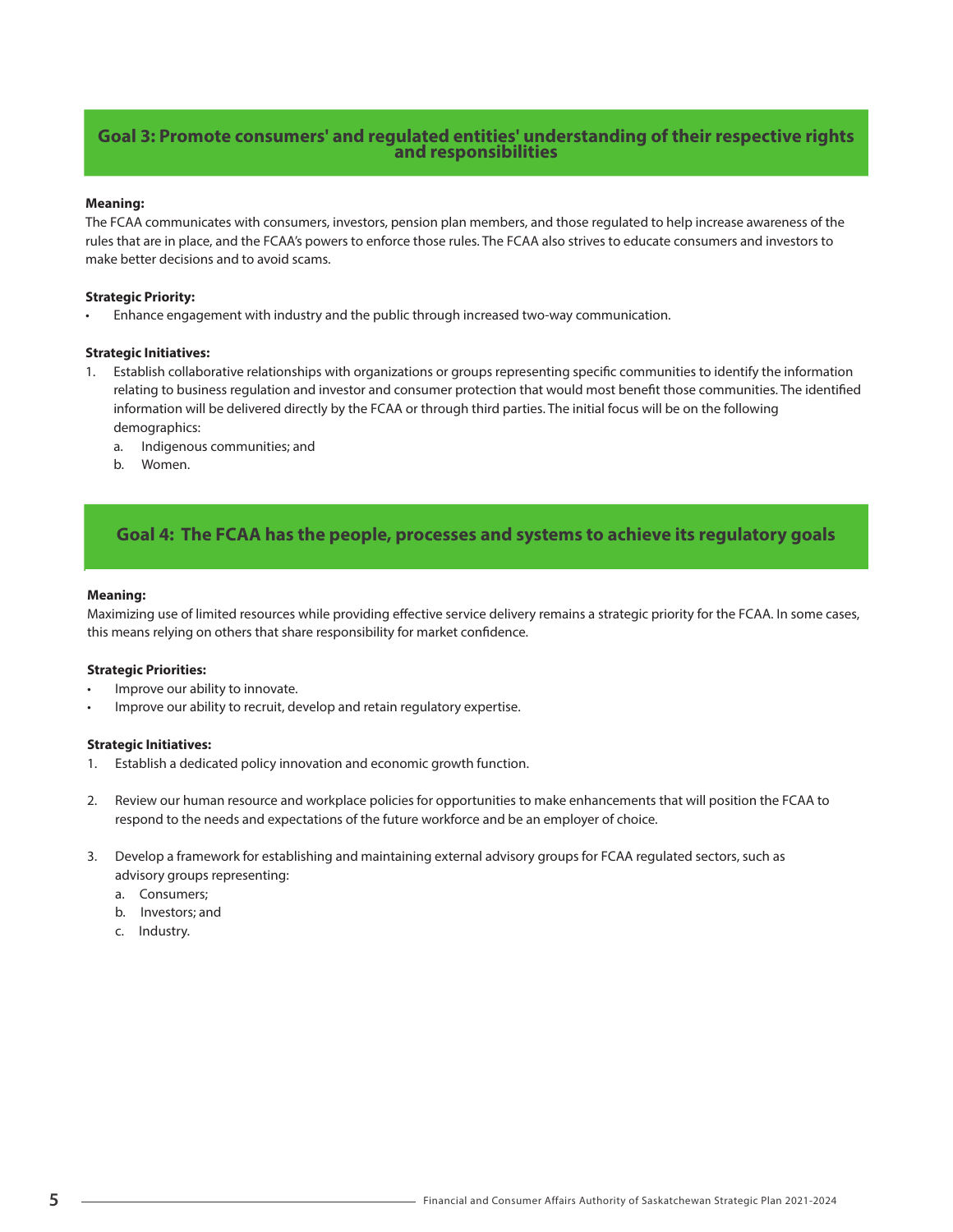# Status of Action Items from 2018-2021 Strategic Plan

### **Goal 1: Establish and support effective rules for Saskatchewan's marketplace**

| <b>Description</b>                                                                                                                                                                                                                                                                                                                                                               | <b>Status</b>            |
|----------------------------------------------------------------------------------------------------------------------------------------------------------------------------------------------------------------------------------------------------------------------------------------------------------------------------------------------------------------------------------|--------------------------|
| Continue to develop and implement, with other participating jurisdictions, uniform<br>provincial legislation and regulations in support of the Cooperative Capital Markets<br>Regulatory System.                                                                                                                                                                                 | In progress*             |
| Continue to implement The Insurance Act and The Insurance Regulations, including:                                                                                                                                                                                                                                                                                                | In progress*             |
| A. Development of all forms, processes and guidelines to allow for proclamation of the<br>new Act: and                                                                                                                                                                                                                                                                           | Part A, is complete.     |
| B. Development of new regulatory approaches to address trading in insurance policies and<br>employee benefit plans.                                                                                                                                                                                                                                                              | Part B, is in progress.* |
| Develop amendments to The Real Estate Act and The Real Estate Regulations to enhance<br>the regulatory framework for the real estate industry, including streamlining and clarifying<br>the investigation and hearing processes established in the legislation, and expanding<br>the enforcement and bylaw-making powers provided to the Saskatchewan Real Estate<br>Commission. | Complete                 |
| Develop and implement regulations under The Consumer Protection and Business Practices<br>Act respecting direct sales and commercial for-profit cemeteries to replace the regulatory<br>frameworks for those industries currently set out in The Direct Sellers Act, and<br>The Cemeteries Act.                                                                                  | In progress*             |
| Along with our Canadian Securities Administrators (CSA) colleagues complete the<br>Targeted Reforms and Embedded Commissions projects that will reshape the investor-<br>registrant relationship and improve investor outcomes.                                                                                                                                                  | Complete                 |
| Review the enforcement powers and processes used in the administration of<br>The Consumer Protection and Business Practices Act and The Pension Benefits Act, 1992 to<br>identify potential enhancements.                                                                                                                                                                        | Complete                 |
| Review the approach in Saskatchewan's cemeteries legislation to deal with insolvent<br>commercial cemeteries.                                                                                                                                                                                                                                                                    | Complete                 |

\* Work related to "In progress" action items is continuing in the Operational Plans.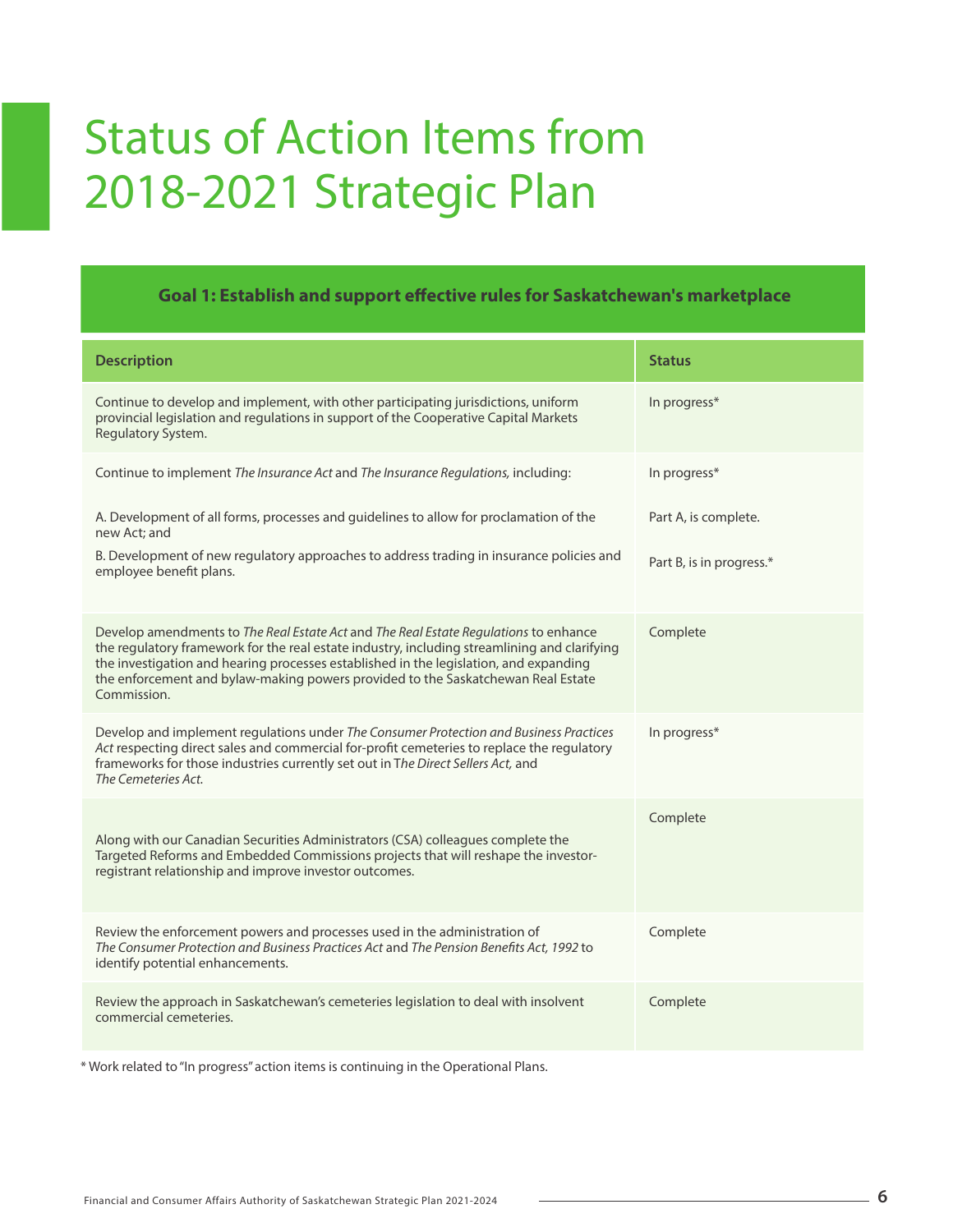| Goal 2: Administer the rules in Saskatchewan's marketplace |  |  |
|------------------------------------------------------------|--|--|
|                                                            |  |  |

| <b>Description</b>                                                                                                                                                                                                                                                                                                                                                                   | <b>Status</b> |
|--------------------------------------------------------------------------------------------------------------------------------------------------------------------------------------------------------------------------------------------------------------------------------------------------------------------------------------------------------------------------------------|---------------|
| Review the regulatory framework applied to provincial deposit-taking institutions (trust<br>and loan companies) to identify if modifications to the framework are required.                                                                                                                                                                                                          | In progress*  |
| Work with Credit Union Deposit Guarantee Corporation on significant initiatives impacting<br>the Saskatchewan credit union system, including enhancing the crisis management<br>framework, assessing potential participation in the Bank of Canada's emergency lending<br>assistance program, and monitoring enhancements to the Canadian Centrals' group<br>clearing joint venture. | In progress*  |
| Establish and communicate expectations to prudentially regulated businesses regarding<br>measures to address cybersecurity risk.                                                                                                                                                                                                                                                     | Complete      |
| Review and enhance as appropriate crisis management frameworks for prudential<br>program areas that includes action plans to proactively respond to unfolding regulatory<br>crises.                                                                                                                                                                                                  | In progress*  |

# **Goal 3: Promote consumers' and regulated entities' understanding of their respective rights and responsibilities**

| <b>Description</b>                                                                                                                                                           | <b>Status</b> |
|------------------------------------------------------------------------------------------------------------------------------------------------------------------------------|---------------|
| Execute communications campaigns several times each year to improve public awareness<br>of the FCAA and to provide the public with important information on consumer issues. | Complete      |
| Develop and execute campaigns and events to promote financial literacy to post-<br>secondary students and newcomers to Canada.                                               | Complete      |
| Develop and execute campaigns and events focused on key issues facing seniors and<br>retirement age workers, including maximizing pensions and elder abuse.                  | Complete      |

\* Work related to "In progress" action items is continuing in the Operational Plans.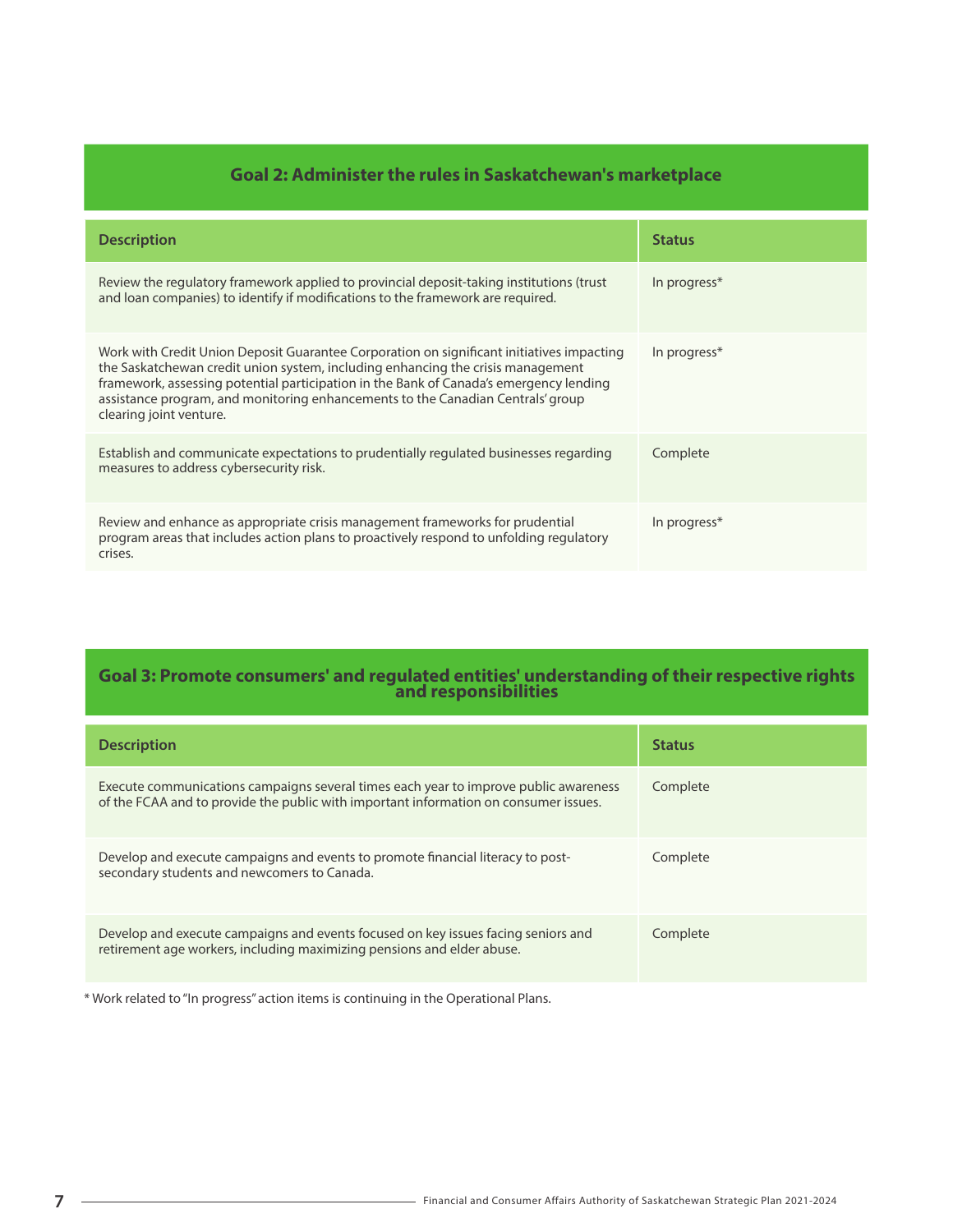## **Goal 4: The FCAA has the people, processes and systems to achieve its regulatory goals**

| <b>Description</b>                                                                                                                                                                                                                                                                                                                                                                                                                                                                                                                                   | <b>Status</b> |
|------------------------------------------------------------------------------------------------------------------------------------------------------------------------------------------------------------------------------------------------------------------------------------------------------------------------------------------------------------------------------------------------------------------------------------------------------------------------------------------------------------------------------------------------------|---------------|
| Continue the work to establish, with other participating jurisdictions, a capital markets<br>regulatory authority to administer uniform securities legislation and regulations. The<br>capital markets regulatory authority will have an office in Saskatchewan. FCAA employees<br>currently involved in capital markets regulations will be seconded to the capital markets<br>regulatory authority for three years following its establishment, at which time they will be<br>permanently transferred to the capital markets regulatory authority. | In progress*  |
| Establish a comprehensive corporate Learning Plan to develop and support the diverse<br>knowledge and skillsets required to carry out the FCAA's long term mandate, focusing<br>on all employee career phases including orientation, technical expertise acquisition and<br>leadership development.                                                                                                                                                                                                                                                  | Complete      |
| Implement and fully operationalize the new regulatory license management system (RLS)<br>for all regulatory divisions other than the Securities Division. (The Securities Division<br>utilizes national systems developed by securities regulators.) When fully operational RLS<br>will streamline and standardize the FCAA's licensing processes, allow the FCAA to identify<br>and focus resources on higher risk entities by making better use of data analysis and<br>improve client services through online filing.                             | Complete      |
| Continue to develop corporate-wide processes and policies for data and records<br>management.                                                                                                                                                                                                                                                                                                                                                                                                                                                        | In progress*  |
| Complete the first phase of the FCAA's SRO oversight framework by reviewing the existing<br>oversight relationship with each regulatory organization the FCAA oversees and update<br>or enhance as required to ensure the formal documentation of the relationship (1) defines<br>roles and responsibilities, (2) sets out the expectations of the regulatory organization, and<br>(3) establishes mechanisms of reporting and oversight.                                                                                                            | In progress*  |

\* Work related to "In progress" action items is continuing in the Operational Plans.